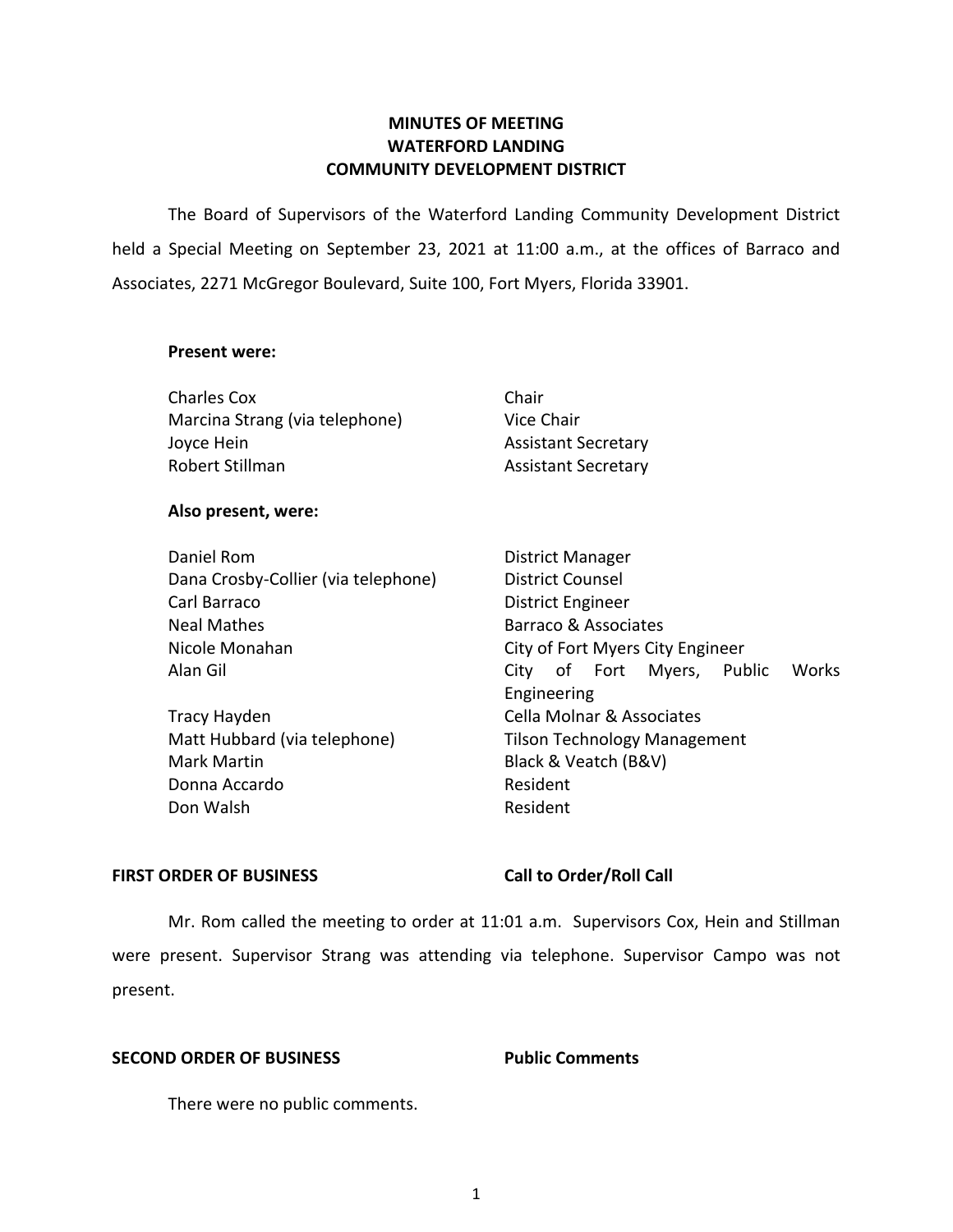**THIRD ORDER OF BUSINESS Discussion/Consideration: City of Fort Myers Installation of New Raw Water Source Wells to Supplement Existing City Wellfield** 

### **A. Newsletter**

 The newsletter was included for informational purpose. Mr. Cox provided the newsletter to the HOA to disburse throughout the community.

### **B. Temporary Construction Easement**

 Mr. Rom thanked those from the City of Fort Myers for attending the meeting. Their an upcoming construction project. Further information about having access through Aldermans attendance was requested by the Board as a result of Black & Veatch (B&V) advising the CDD of Walk Boulevard (Aldermans) and the CDD right-of-way (ROW), which may require issuing access easements.

 Mr. Cox stated that the newsletter was sent to Nicole. It was determined that it was not sent to the other two HOAs for distribution but, after today, all pertinent information about the project would be distributed through the Master Association.

 Ms. Tracy Hayden, of Cella Molnar & Associates (CMA), stated that they sent the newsletter to the Representative of each Management firm and asked that it be distributed to the appropriate parties. She noted that the CDD Management Representative was added to the distribution list. Ms. Hayden would leave contact information cards for the project so they can be left at the clubhouse. Board Members, Staff and homeowners were instructed to go to CMA's website and to contact her office to add someone to the distribution list.

 Mr. Rom was asked to have the newsletter posted individually on the CDD website, to which he confirmed that only those items required by Florida Statutes are typically posted to the CDD website.

 In response to the Board's request at the last meeting, Ms. Nicole Monahan, Engineer for the City of Fort Myers, reported the following additional information about the City's project and the request for an access easement:

 $\triangleright$  The City renewed the water use permit two years ago, which allows the City to draw water from wells to supply drinking water to the City.

 $\triangleright$  The current City wellfield is compact and, as only 13 or 14 out of 20 wells are active, additional wells are needed to meet the future growth of the City beyond the last 20 years.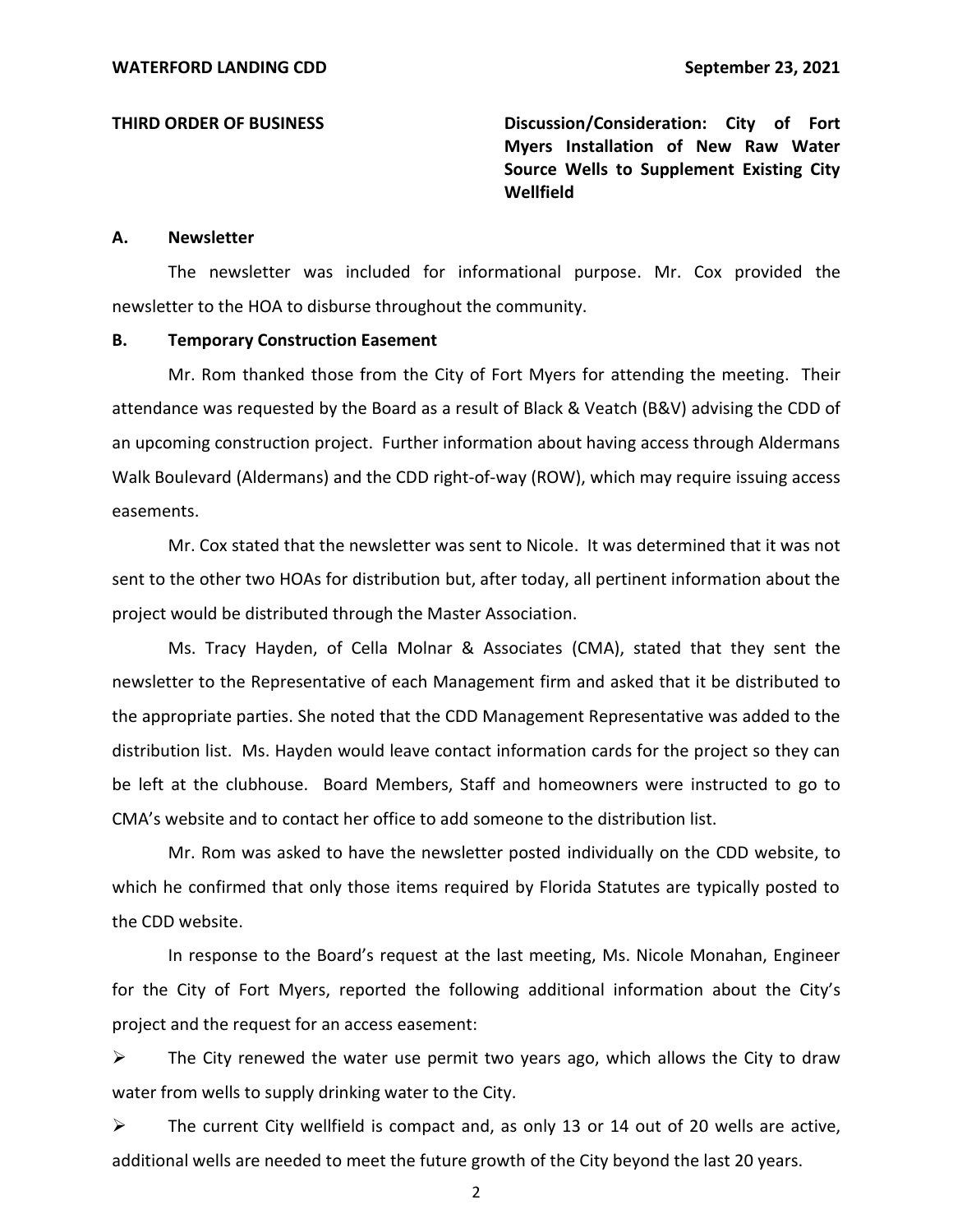$\triangleright$  The 20-Year Permit was just renewed for another 20 years, which allows construction of 20 additional wells in the City of Fort Myers.

 $\triangleright$  The thought is for the new wells to extend out from the existing compact wellfield like into the golf course area of the Fort Myers Country Club and some areas in between. three fingers, with one being along the North Colonial Linear Waterway that would take it over

 $\triangleright$  Each well would be spaced certain distances apart to provide maximum efficiency.

 best path to ensure the pipeline can get the water back to the water treatment plant.  $\triangleright$  They explored several City-owned properties; however, they also needed to find the

 ➢ The spacing fell close to Aldermans and another at Veronica Shoemaker Boulevard (Shoemaker).

 $\triangleright$  The goal is to drill four new wells and have them operational before the next rainy season, which is expected to take about nine to 10 months.

 ➢ More water, new tanks and new updated processors are needed, as the current wellfield and water plant had difficulties during the last year because the population increased more than anticipated.

 $\triangleright$  Three different contracts will be executed to complete the following scope of work:

 • The first contractor would drill the well, beginning at Shoemaker, moving to a well east of Aldermans, then two more south of Colonial, with one at Ray Pottorf Elementary School and the other at Paul Laurence Dunbar Middle School.

 • The second contractor would create the well access and install the equipment, such as generator, pumps, fencing, etc.; essentially, everything that goes with the well itself.

 • The third contractor would install the transmission line back to the plant, along the North Colonial Linear Waterway.

 $\triangleright$  Access is needed to drill the well and for transmission along the North Colonial Linear Waterway. East of Aldermans is the best alternative, as coming in from Shoemaker was not feasible as a big term solution.

 $\triangleright$  Schematics showing the traffic flow, finished product and finished examples in areas within the City were distributed. Some landscaping could be added to camouflage and make it appear as aesthetically pleasing as possible for the residences on the other side.

 $\triangleright$  All three contactors have completed numerous projects for the City and would be as accommodating as possible.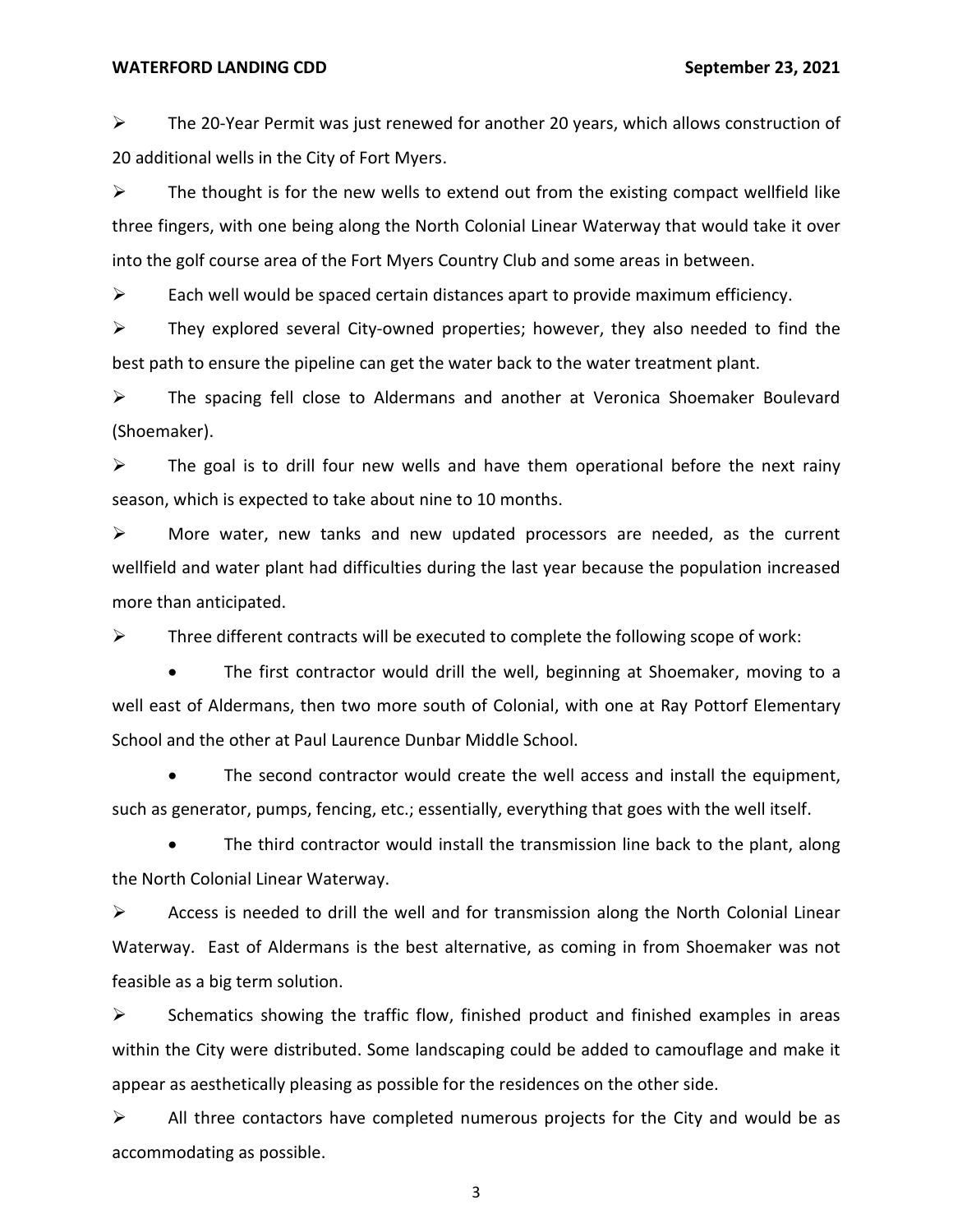Board Members brought up their concerns and concerns from residents regarding monitoring traffic since this is the only exit for 959 homes, restoring landscaping at the bike operation and restoring concrete pads, pavement and other damages. It was determined that oversee the contractors and deliveries. Contractors were unlikely to be on site at the same time. The City would be responsible for monitoring traffic and for the 40' gravel road that will and then informing the contractor of when they are needed and scheduling deliveries from 11:00 a.m. to 2:00 p.m., which could alleviate potential traffic congestion and school bus issues. path, trucks parking on Alderman, staging of materials, construction crew parking, hours of the City only needs to access the 10-mile canal from the Alderman ROW. The City would be installed on City property. Suggestions were made regarding finding a different staging area

 In response to a question about an Access Easement, Ms. Monahan noted that an the City generally uses a Temporary Right of Entry standard document, which she can email to pavement, from the North Colonial Linear Waterway up to the gate and north of that and all the way to Lake Clark. This would capture the current condition of the property prior to the project starting so they can identify and restore everything back to its original condition and Access Easement is a more permanent document that the City does not use. She stated that Ms. Collier. She stated that the City would like to pre-construction video the full ROW and repair any damages.

 Concerns about property being damaged while accessing the west side and supply trucks that damaged the City's pavement project last year and the damages were never waterway, closure of the bike path for the duration of the project, installation of conduits for homeowners with written details of the project timeline. repaired, were discussed. Numerous other concerns and topics were noted, such as P-21 being isolated limited access would be needed, the pipeline that will run along P-22 and the fiber optics to run the wells, Police Department interest in installing cameras and providing

 Ms. Collier stated the CDD needs to require an access easement from any entity doing construction work on CDD property, as it allows the party to access the property and gives a guarantee that they will restore the property to its prior condition. The easement document would be recorded in the public records.

 Ms. Hayden stated that she would send project updates every other week to the HOAs and CDD.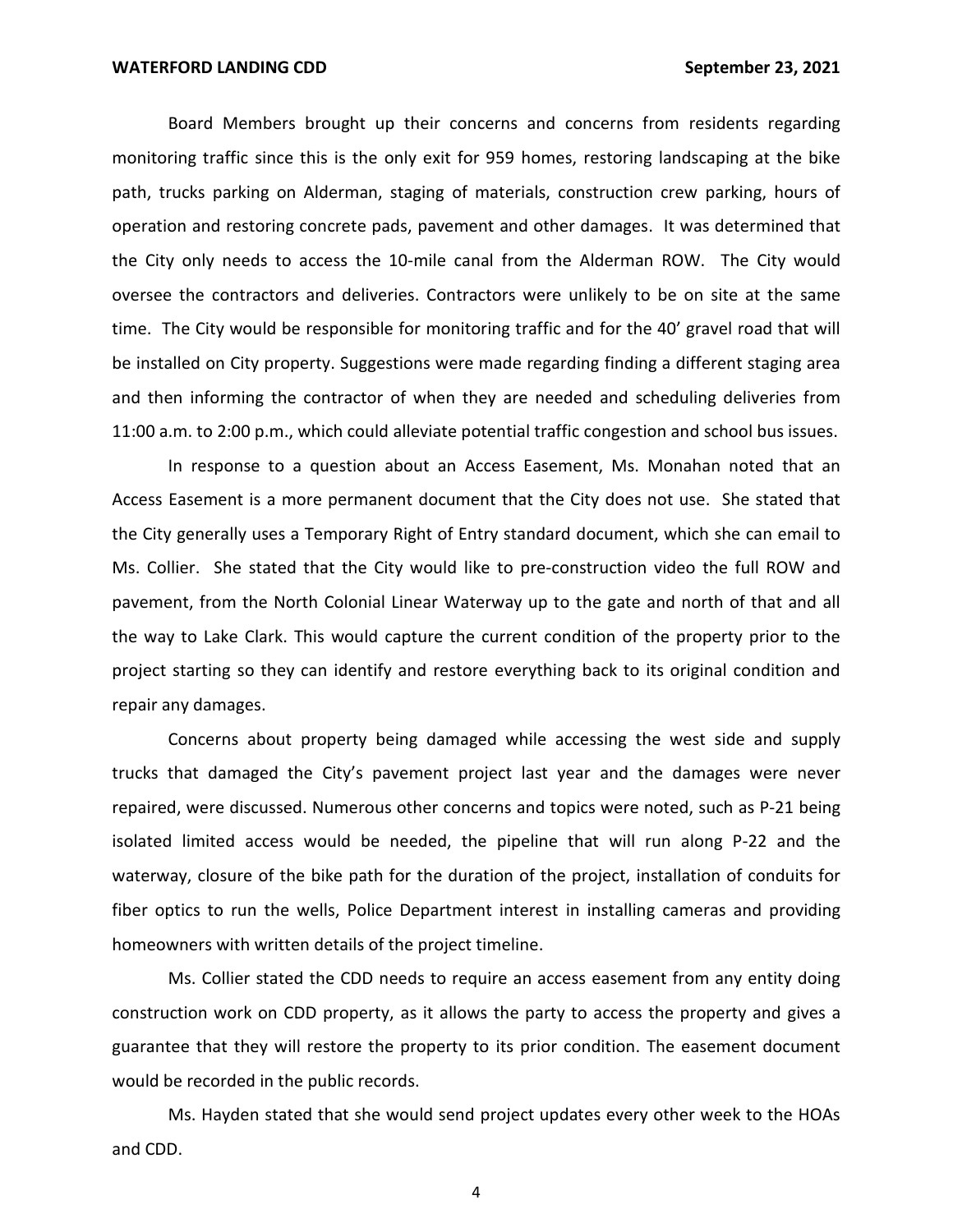Ms. Monahan stated that contractors will provide a business card with contact information to anyone with questions, since the contractors and their employees are not allowed to speak to the general public. She offered to attend homeowner meetings to answer questions. She noted that, since the Stormwater Manager resides nearby and travels the site every day, she would be apprised of any issues. The Temporary Right of Entry Agreement would be emailed to Mr. Rom to distribute to Ms. Collier, the Board and Staff for their review.

 Discussion ensued regarding water pressure, electrical issue at the plant, average number of daily workers, finalizing a parking location for workers and expectation that the project would commence in October.

 The Board authorized District Staff to work with the City and its consultants and to review, finalize the Temporary Right of Entry Agreement with the City and the Chair to execute the Agreement.

 The Board designated Mr. Cox to be the point of contact with Ms. Hayden, who is the City's point of contact. Mr. Rom was asked to confirm to the Board once the Agreement has been executed.

 Mr. Barraco stated that the activity on City property might occur before the Agreement everyone is on the same page. Mr. Rom would email the draft minutes to the Board and District Staff, closer to the November meeting date, which is typically when they become available. with the CDD is executed. He suggested that the Board read the meeting minutes to ensure

 Ms. Hayden stated she would email her HOA and CDD contact lists to Mr. Cox to review for accuracy. Ms. Hein stated the Master Association will distribute the newsletter using its list, along with Rizzetta Management, who represent HOAs #1, #2 and #3; since it has missing information, it would better to have emails overlap than to miss someone. They would also post the newsletter in the Clubhouse and the four directories.

## **FOURTH ORDER OF BUSINESS** Discussion/Consideration: City of Fort **Myers Water Utility Network Project**

### **A. C3 Station 1887 at 3195 Birchin Ln (AA)**

### **B. Site R27 3947 Eldon Rd**

 The Board reviewed these items prior to the meeting and wanted to know what the final product would look like. Concern was expressed that the post line on the ground next to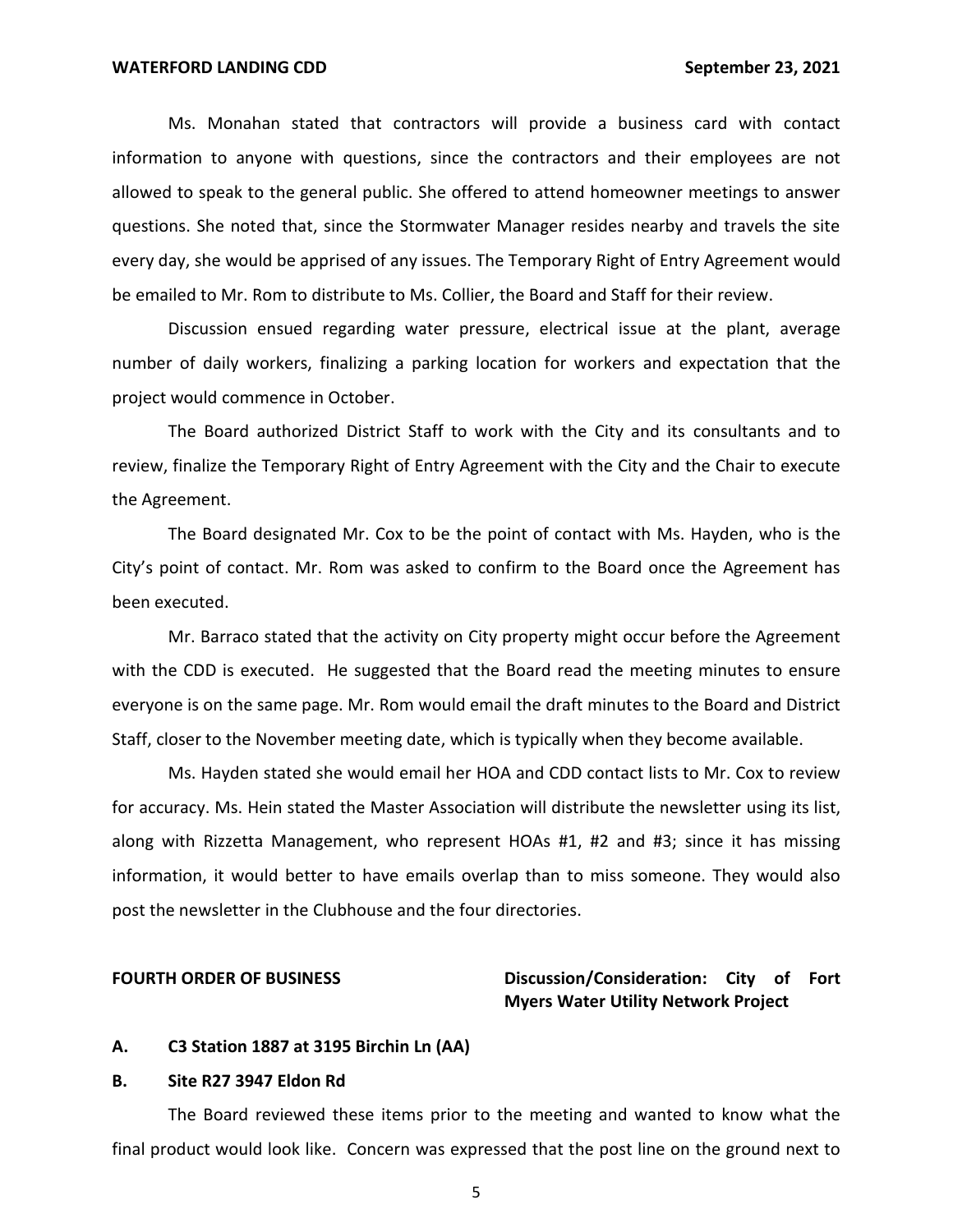the sewer lift station, referred to on the map, would be laying in the yard at 3195 Birchin Lane. Mr. Hubbard stated that the pole was put there because the lift station was not conveyed to the City during the permit process. He would relocate it and update the map, which is the reason for the request for the 3947 Eldon Road location.

 Whether the City should have informed HOA #1 and HOA #2 residents about the delivery of the equipment was discussed. Regarding proceeding with the project, it was stated that the City could proceed with the project where the plat identifies that the lift station is on the public utility easement.

 Discussion ensued regarding the 3195 Birchin Lane lot not being large enough for a home. It was noted that the purpose of the pole is to read the water meters instead of an individual reading them. This would also enable residents to monitor, track and budget their water consumption via the dashboard tool, similar to what Florida Power & Light (FPL) offers. The water bills are read in eight cycles and testing would occur before this is brought online, which is expected to be early next year; at the appropriate time, information about the new process would be included in the water bill.

 **On MOTION by Mr. Stillman and seconded by Ms. Hein, with all in favor, authorizing Mr. Barraco to prepare an Easement Agreement with the City for lift stations C3 Station 1887, at 3195 Birchin Lane (AA), and Site R27, at 3947 Eldon Road, to allow construction of the pole on the property, and authorizing the Chair to execute, subject to review by Ms. Collier, was approved.** 

**FIFTH ORDER OF BUSINESS Acceptance of Resignation of Supervisor**  **John Campo [Seat 5] (***Term Expires November 2022***)** 

 Mr. Rom presented the resignation letter from Mr. Campo and thanked Mr. Campo for his service on the Board.

 **On MOTION by Ms. Hein and seconded by Mr. Stillman, with all in favor, the resignation of Mr. John Campo, effective today, was accepted.**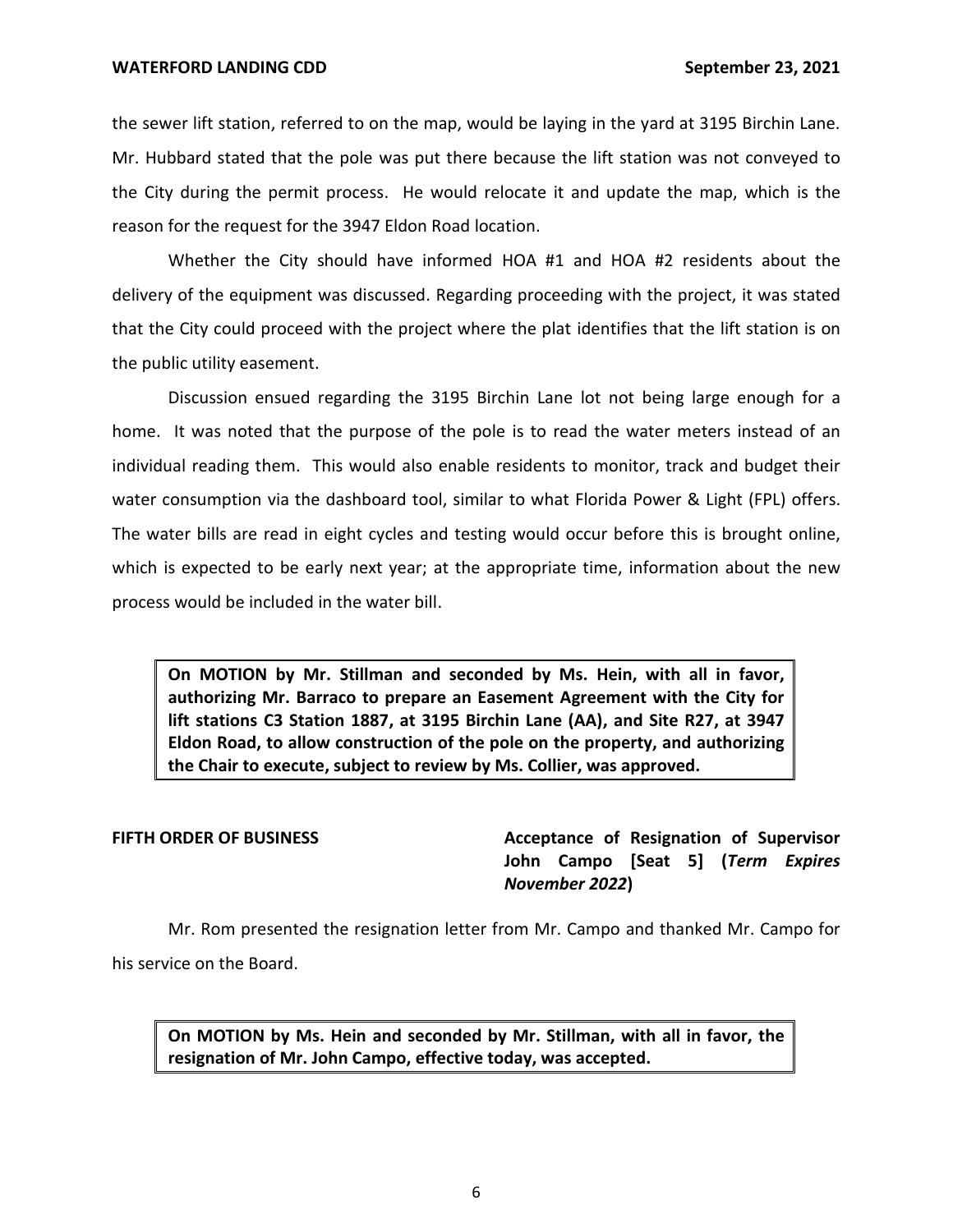# SIXTH ORDER OF BUSINESS **Consider Appointment to Fill Unexpired Term of Seat 5**

 Candidates Donna Accardo and Don Walsh each provided an overview of their personal and professional backgrounds.

 Mr. Walsh noted his experience holding a board position and his reason for wanting the position on the Board.

 Ms. Hein voiced her opinion that the Board needs fair representation from each of the three HOAs and noted that homeowners showed no interest serving on the Board.

 Ms. Accardo conveyed her reason for wanting the position on the Board and provided more details about her professional background.

Both candidates responded to the question of how long they have resided in the CDD.

 Mr. Rom noted that the terms for Seats 3 and 4, currently held by Mr. Cox and Ms. Strang respectively, and Seat 5, which is now vacant, expire in November 2022.

 Ms. Hein nominated Ms. Donna Accardo to fill Seat 5. Mr. Cox nominated Mr. Don Walsh to fill Seat 5. No other nominations were made.

 **On MOTION by Ms. Hein and seconded by Ms. Strang, with Ms. Hein and Ms. Strang in favor and Mr. Cox and Mr. Stillman dissenting, appointment of Ms. Donna Accardo to fill the unexpired term of Seat 5, was not approved. [Motion failed 2-2]** 

 **On MOTION by Mr. Stillman and seconded by Mr. Cox, with Mr. Cox and Mr. Stillman in favor and Ms. Hein and Ms. Strang dissenting, appointment of Mr. Don Walsh to fill the unexpired term of Seat 5, was not approved. [Motion failed 2-2]** 

 As the votes were deadlocked, Ms. Collier recommended soliciting other interested candidates and invited Ms. Accardo and Mr. Walsh to the next meeting.

This item will remain on the agenda.

 • **Administration of Oath of Office to Newly Appointed Supervisor (***the following will be provided in a separate package***)**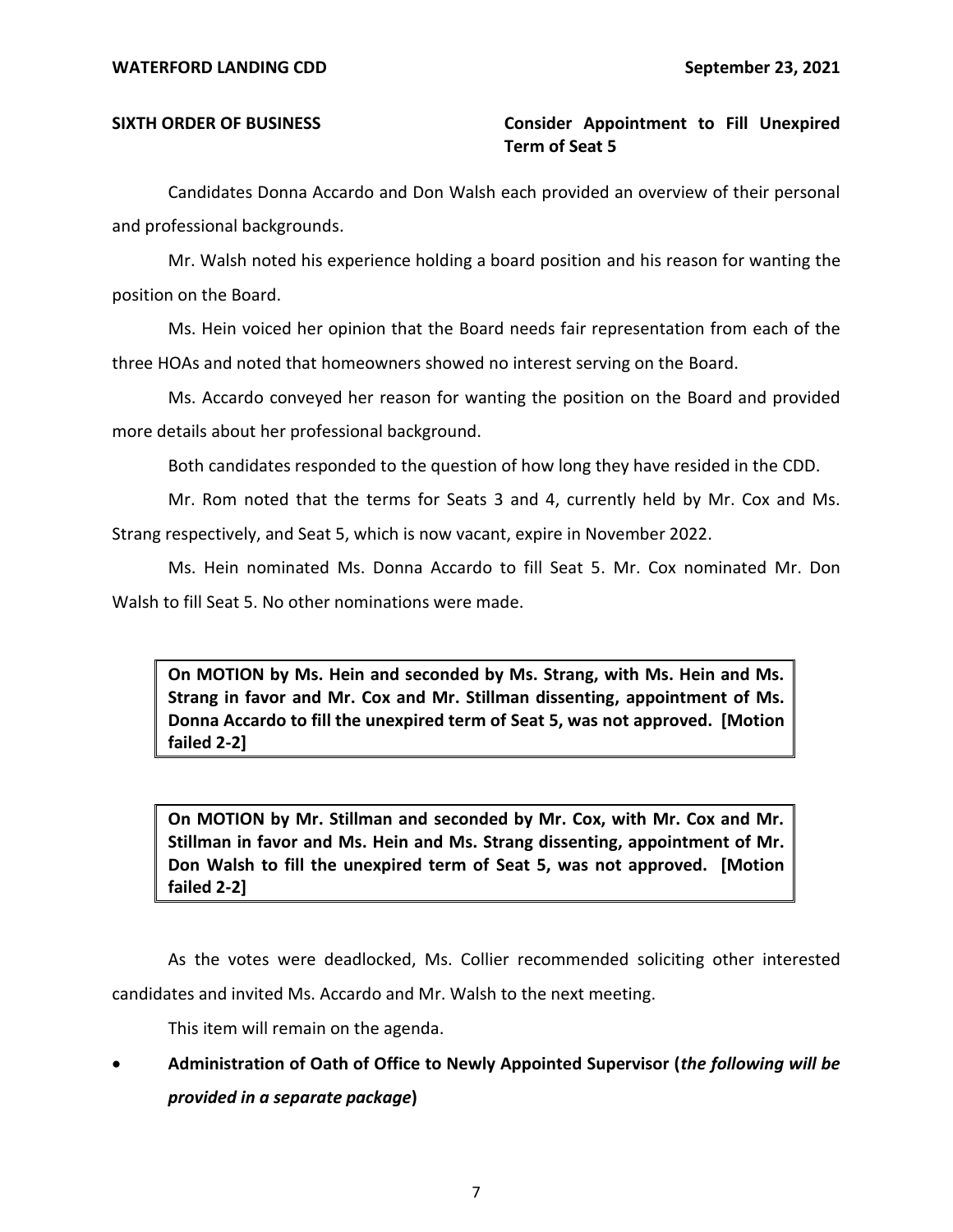- **A. Guide to Sunshine Amendment and Code of Ethics for Public Officers and Employees**
- **B. Membership, Obligations and Responsibilities**
- **C. Financial Disclosure Forms** 
	- **I. Firm 1: Statement of Financial Interests**
	- **II. Firm 1X: Amendment to Form 1, Statement of Financial Interests**
	- **III. Firm 1F: Final Statement of Financial Interests**
- **D. Form 8B – Memorandum of Voting Conflict**

 **SEVENTH ORDER OF BUSINESS Consideration of Resolution 2021-08, Designating Certain Officers of the District, and Providing an Effective Date** 

This item was deferred to the next meeting.

Acceptance of  **Statements as of August 31, 2021 EIGHTH ORDER OF BUSINESS Acceptance of Unaudited Financial** 

Mr. Rom presented the Unaudited Financial Statements as of August 31, 2021.

 **On MOTION by Mr. Stillman and seconded by Ms. Hein, with all in favor, the Unaudited Financial Statements as of August 31, 2021, were accepted.** 

**NINTH ORDER OF BUSINESS Approval of July 28, 2021 Public Hearing and Regular Meeting Minutes** 

Mr. Rom presented the July 28, 2021 Public Hearing and Regular Meeting Minutes.

 **On MOTION by Ms. Hein and seconded by Mr. Cox, with all in favor, the July 28, 2021 Public Hearing and Regular Meeting Minutes, as presented, were approved.** 

## **TENTH ORDER OF BUSINESS Other Business**

There was no other business.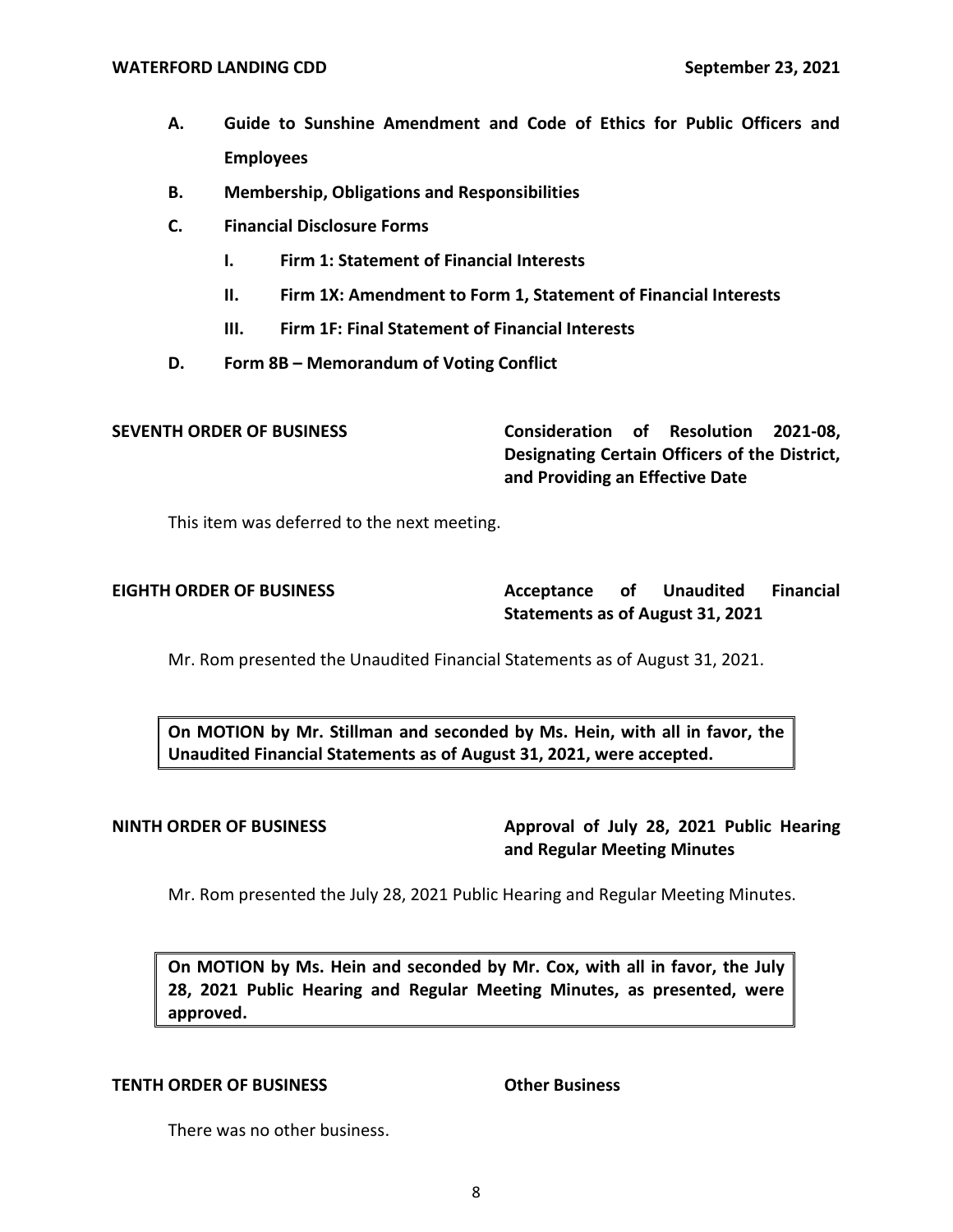### **ELEVENTH ORDER OF BUSINESS Staff Reports**

**A. District Counsel:** *Straley & Robin* 

There was no report.

- There was no report. **B. District Engineer:** *Barraco and Associates, Inc.*
- **C. District Manager:** *Wrathell, Hunt and Associates, LLC* 
	- **NEXT MEETING DATE: November 18, 2021 at 11:00 A.M.** 
		- o **QUORUM CHECK**

The next meeting will be held on November 18, 2021.

## **TWELFTH ORDER OF BUSINESS Supervisors' Requests**

There were no Supervisors' requests.

### **THIRTEENTH ORDER OF BUSINESS Public Comments**

There were no public comments.

## **FOURTEENTH ORDER OF BUSINESS Adjournment**

There being no further business to discuss, the meeting adjourned.

 **On MOTION by Mr. Stillman and seconded by Mr. Cox, with all in favor, the meeting adjourned at 12:53 p.m.** 

## [SIGNATURES APPEAR ON THE FOLLOWING PAGE]